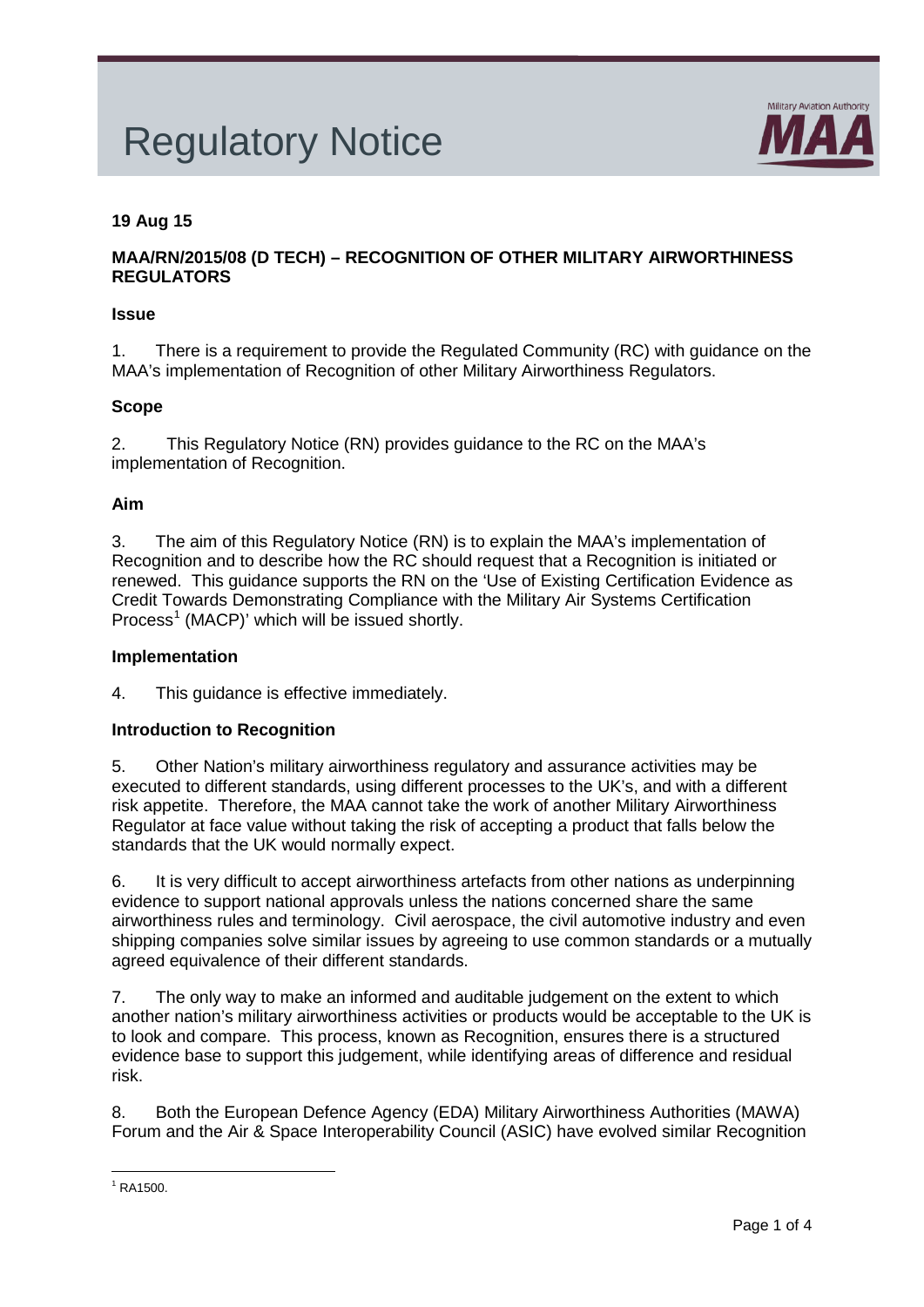processes and, due to the unique UK position of engagement in both organizations, we are able to use either as appropriate. However, the EDA process, using the European Military Airworthiness Document - Recognition (EMAD R) is the default process used by the MAA and can be found on the EDA webpage<sup>[2](#page-1-0)</sup>. A Recognition undertaken by the MAA is valid for 4 years and will be subject to review at the 3½ year point.

9. It should be noted that whilst this Recognition process can be used for non-EDA Military Airworthiness Regulators, it does not apply to Civilian Regulators or to certification bodies who are not Military Airworthiness Regulators. In addition, the Recognition process does not assess the validity or appropriateness of any Primary Certification Code or certification process used by a Military Airworthiness Regulator. To carry out this level of assessment would take months rather than the 3-4 day process that the EDA and ASIC regulators have agreed and defined as the scope.

# **Scope of a Recognition**

10. The process for gaining Recognition using the EMAD R revolves around the completion of the Military Authorities' Recognition Questionset (MARQ) which is based on the Air Safety Goals from the International Civil Aviation Organization (ICAO) Doc 9760 (Airworthiness Manual). Analysis of a nation's MARQ responses enables the MAA to assess the similarity of the 2 countries' airworthiness rules and to understand the differences. This MARQ response analysis enables assessment of the scope of their responsibilities in the following areas:

- a. General functions of an Airworthiness Authority.
- b. Airworthiness Inspection regulations.
- c. Production Oversight regulations.
- d. Aircraft Certification regulations.

11. A Recognition can only be considered to be valid if it includes an assessment of the Military Airworthiness Regulator of a Recognition Partner (RP) (i.e. sub-paragraph a. above) but the other sections (sub-paragraphs b. to d. above) are optional depending on the Business Need intended to be satisfied by the Recognition.

12. Recognition is not directly linked to the implementation of European Military Airworthiness Requirements (EMARs) by the RP (as Recognition can be completed with a RP that is not a participating Member State (pMS) of the EDA) but any amendment of a Nation's Regulations to implement the EMARs will make the comparison undertaken during Recognition much easier and reduce the possibility of misinterpretation of the RP's Regulations.

13. Recognition can be undertaken on a one-way 'Internal' or two-way 'Mutual' basis depending on the Business Needs of the RPs involved. Recognition to satisfy a shared Business Need can be undertaken in conjunction with 2 or more Military Airworthiness Regulators but would be concluded by the issue of multiple Recognition Certificates (i.e. one for each Regulator the MAA is Recognizing).

14. Regardless of the scope of an existing or proposed Recognition, the MAA may choose to undertake its own additional surveillance activity of a maintenance or a design organisation.

<span id="page-1-0"></span><sup>2</sup> <http://www.eda.europa.eu/certification/mawa-documents>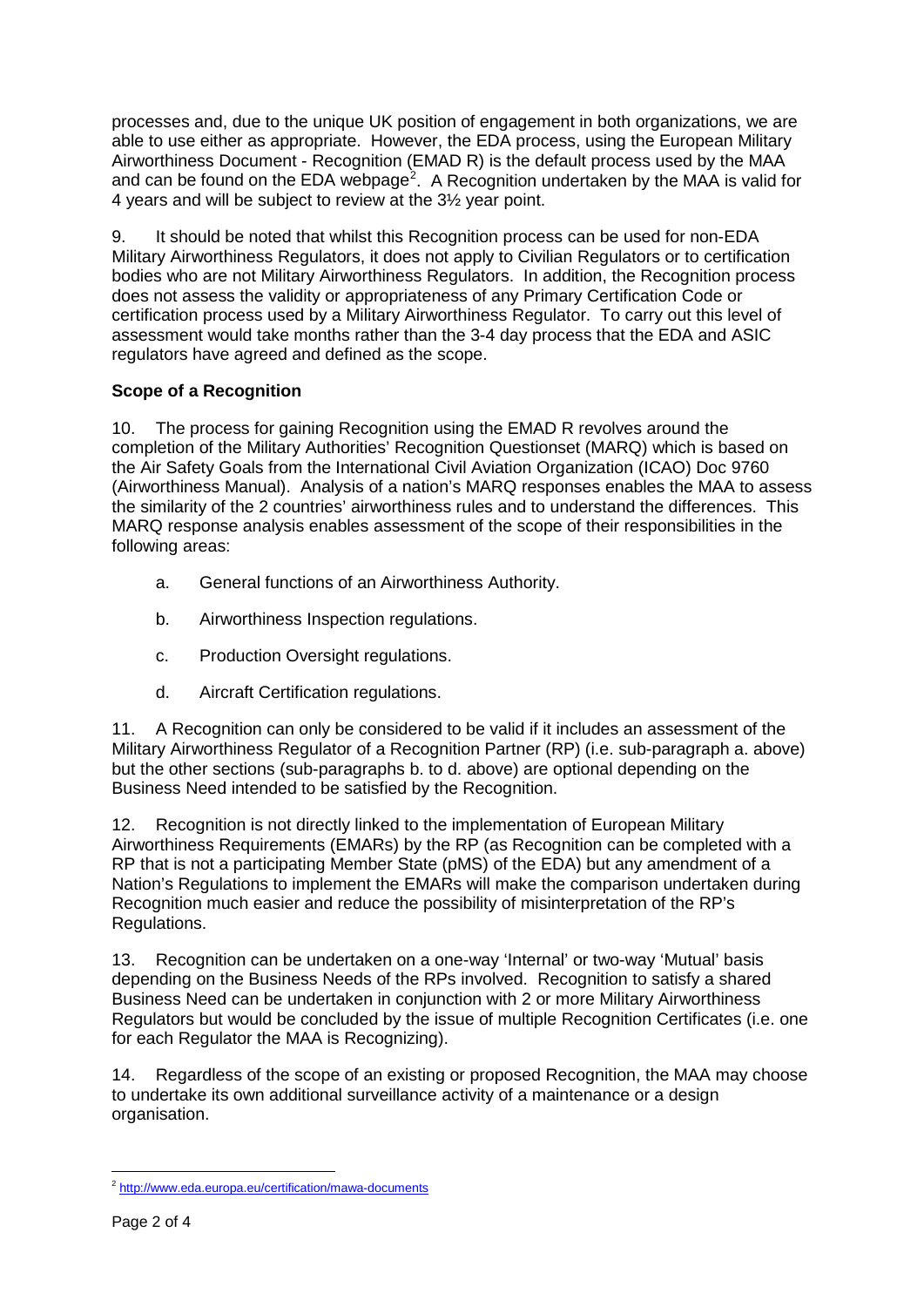# **Business Need for Recognition**

15. One or more of the following potential benefits of Recognition should form the Business Need which must be detailed in a platform support strategy (or similar formal document) before any Recognition activity can be considered:

a. To enable the MAA to potentially simplify the process and reduce the associated resources required to grant approval to organizations or products that have been previously approved by a RP.

b. To enable DE&S Project Teams to potentially re-use design organizational approvals, maintenance organizational approvals and/or certification artefacts<sup>[3](#page-2-0)</sup> from RPs in their UK Military Type Certification and Main Gate processes (i.e. as AAMC to RA 1005).

c. To enable UK industry to use MAA Organizational Approvals as credit with RPs towards similar approvals for non-UK acquisition or maintenance contracts.

d. To bring significant reputational and interoperability advantages to the UK (such as US personnel being able, in accordance with their Department of Defense Airworthiness Policy Directive 5030.61, to fly in UK aircraft) through successful Recognition of the MAA by a RP.

e. To enable DE&S Project Teams to simplify the process of contracting for shared maintenance facilities and to utilize common military spares pools with Nations whose Military Airworthiness Regulators have been Recognized.

# **Requesting that the MAA undertakes or renews a Recognition**

16. A Type Airworthiness Authority (TAA) who wishes to consider the use of another Military Airworthiness Regulator's certification artefacts or organisational approvals can check which Regulators are currently Recognized on the following MAA webpage (*<https://www.gov.uk/government/publications/maa-recognition>*) and are advised to seek guidance in the first instance from the DE&S Airworthiness Team.

17. TAAs who require a Military Airworthiness Regulator to be Recognized by the MAA, or an existing Recognition to be renewed, should approach the Head of Analysis and Plans, MAA with a clearly articulated Business Need supporting their request.

# **Prerequisites for use of an existing Recognition within MAA Certification**

18. TAAs proposing to use an existing Recognition to support their request for credit towards compliance with the MACP should ensure that the following prerequisites have been met:

a. A successful Recognition of the Military Airworthiness Regulator has been completed by the MAA (denoted by the issuing of a Recognition Certificate).

b. The Recognition is still valid (as detailed on the Recognition Certificate).

c. The design organization approvals and/or certification processes explained in the RP's MARQ answers during the Recognition process were the same as, or sufficiently similar to, those that the RP applied to the relevant air system during the certification of that air system.

<span id="page-2-0"></span> $3$  Further information on the use, in the MACP, of Certification Artefacts from a RP will be issued in due course.